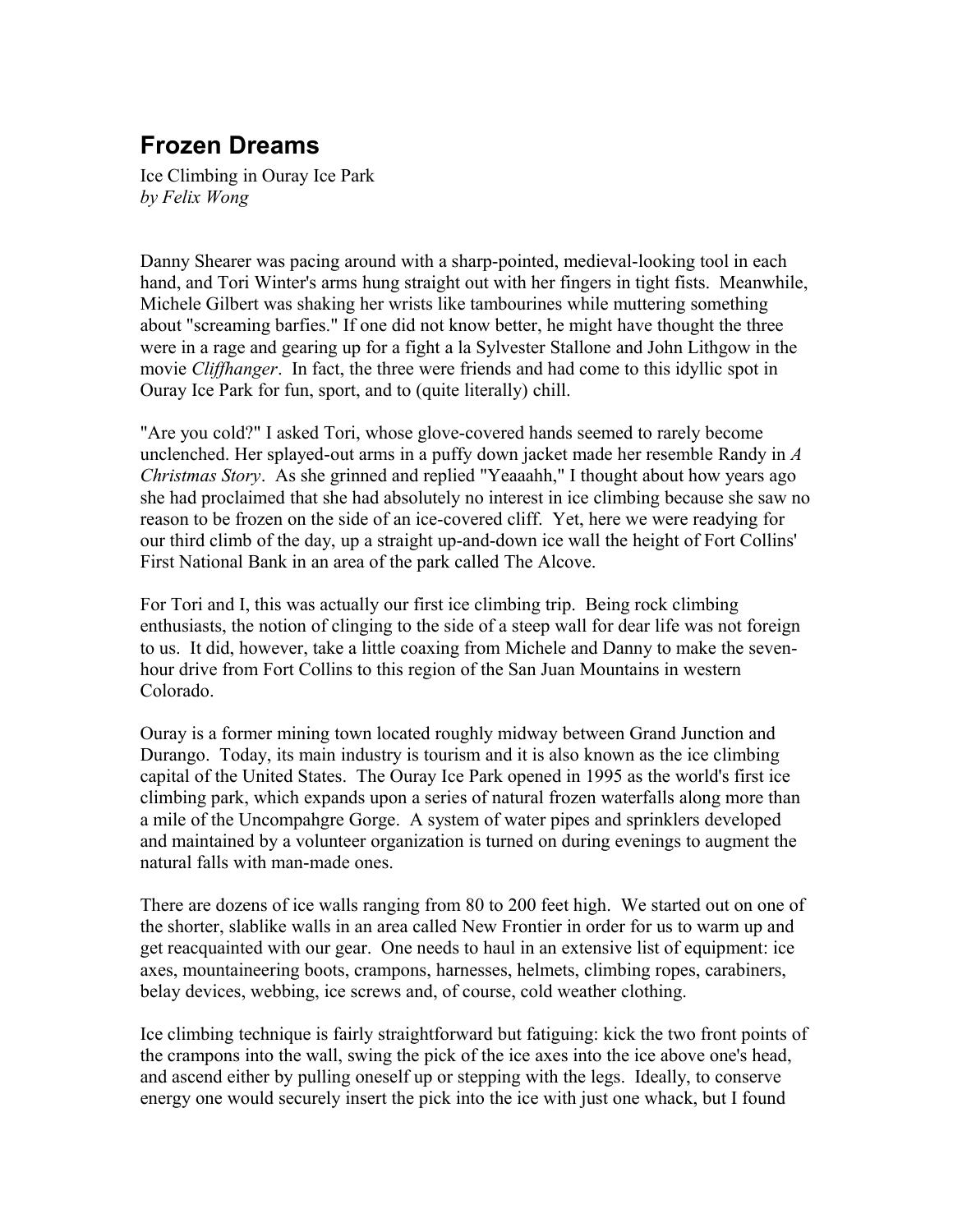that as I tired at the top of a climb and my arms started flailing, I needed as many as five to six swings to positively engage an axe with the wall.

The rope is literally a lifeline (controlled by another person called the belayer) whose sole purpose is to catch the climber in the event of a fall. Good thing, because in The Alcove both Danny and I took a fall midway up various climbs and would have otherwise plunged to our deaths in the murky, chilly Uncompahgre River dozens of meters below.

Another danger is falling ice, so helmets are mandatory for climbing in the park. The climbers in particular cause a lot of the falling ice. On a couple climbs with especially brittle ice, I yelled out "Ice, ice, ice!" whenever I inadvertently dislodged a large chunk with my ice axe, lest I'd knock out an unaware bystander below me.

While ice climbing is certainly less safe than, say, bowling, the rewards are quite different than rolling a perfectly executed strike on a parquet floor. The views, for example, are soul-stirring. Ouray is sometimes dubbed "the Switzerland of America" and it is easy to see why -- it is surrounded by towering mountains on three and a half sides and covered with rock, snow, and pine. The narrowness of the Uncompahgre Gorge heightens the drama by drawing attention to the sheer depth and steepness of the ice walls. The walls themselves change hues from white to bluish to gray as the sun rolls around the mountains, sometimes highlighting cauliflower-like textures of ice formations or making frozen regions sparkle like clusters of freshly cleaned crystals. Interspersed between frozen slabs smoother than felt were arrays of icicles dangling like chandeliers, literally a snapshot of water droppings frozen in time, so peaceful and still and seemingly indifferent to the vagaries of life.

Another reward (consequence?) of ice climbing is the adrenaline rush one receives as he is partway up a giant wall. As he looks around and below to admire the views, he also notices clumps of ice falling away and taking an eternity to hit the surface below -- much like Wile E. Coyote falling off a cliff in the Warner Bros. cartoons.

My most memorable climb was after being lowered so far into the gorge in The Alcove area that nearly the entire length of our 50-meter rope was hanging down the wall, meaning that I had over 150 feet to ascend.

Feeling inspired and determined, I started out quickly. Perhaps too quickly, because ten feet higher I took a fall that dropped me half the distance I had just scaled. Carrying on, I kicked the crampons into the ice more deliberately and started swinging the axes with greater force and precision. Midway up the wall, the ice became slightly steeper than vertical and I resorted to doing several pull-ups in succession. Higher up, I quickly decided that pull-ups were a bad idea as my upper arm muscles were now so inflamed that to dig an ice axe in securely, I needed to whack the ice five or six times (with a few heavy and desperate gasps of air in between). Finally, feeling like a superhero but also expiring the last joules of energy in my body, I climbed over the top, where my belayer was sitting.